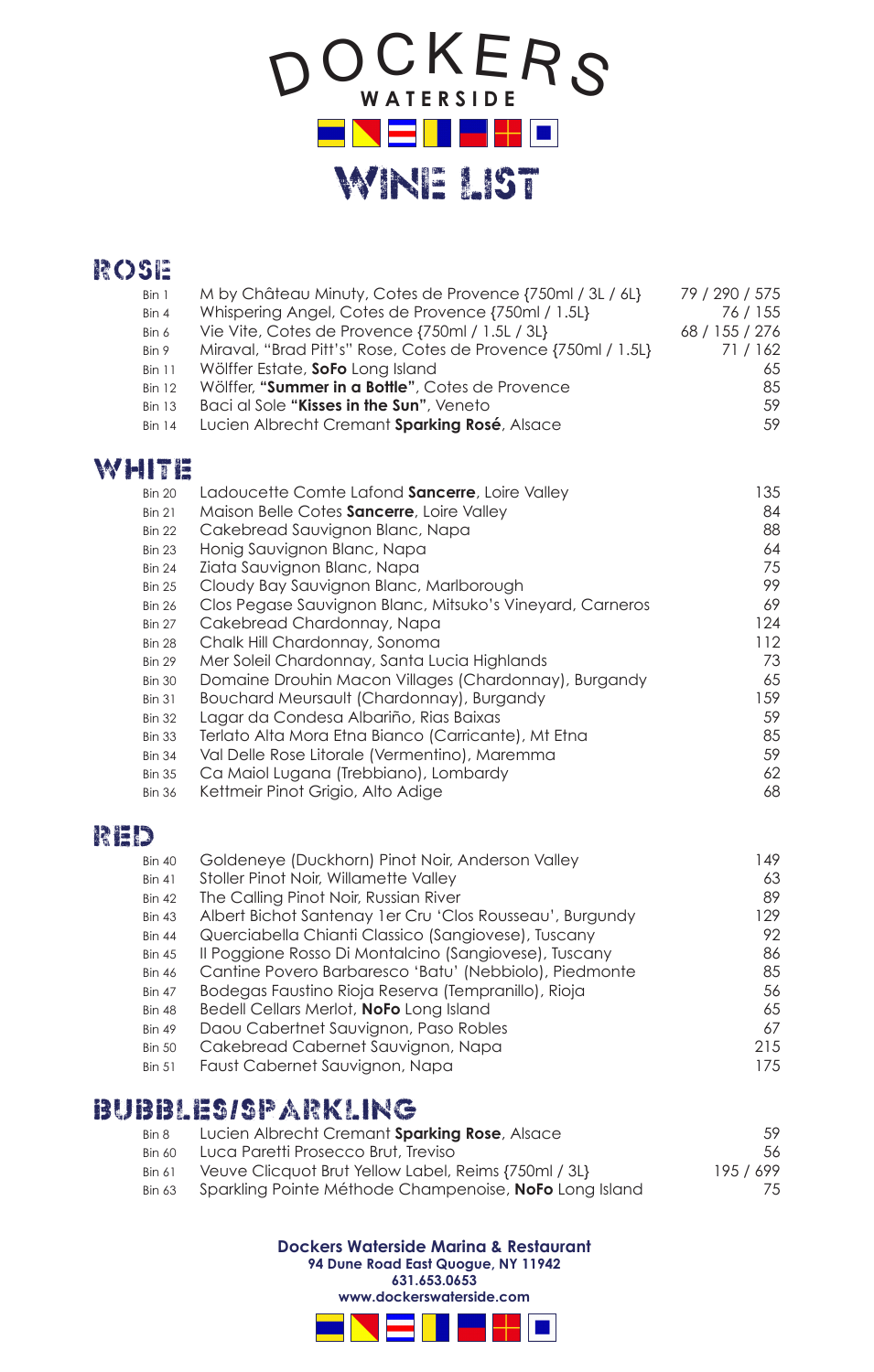DO KERS **W A T E R S I D E** l = 1 



#### **Whites**

| 16 |
|----|
| 22 |
| 19 |
| 17 |
| 22 |
| 16 |
| 18 |
| 22 |
|    |

## **Rosé**

| Whispering Angel, Provence  | 20 |
|-----------------------------|----|
| Wölffer Estate, Long Island | 17 |
| Vie Vite, Provence          | 18 |

## **Reds**

| Cab Sauv, Martin Ray, Napa        | 17 |
|-----------------------------------|----|
| Cab Sauv, Scattered Peaks, Napa   | 22 |
| Merlot, Lenz, Long Island         | 17 |
| Pinot Noir, Gloria Ferrer, CA     | 18 |
| Pinot Noir, Firesteed, OR         | 16 |
| Malbec, Enrique Foster, Argentina | 15 |
|                                   |    |

## **Bubbles**

| Prosecco, Luca Paretti, Italy | 15 |
|-------------------------------|----|
| Champenoise, Sparkling Pointe | 18 |
| Champagne, Roederer 375ml     | 59 |

## **Long Island Wineries**

| Wölffer Estate Rosé          | 17 |
|------------------------------|----|
| Lenz Chardonnay              | 17 |
| Lenz Merlot                  | 17 |
| Sparkling Pointe Champenoise | 18 |

*Wines might be substituted based on market conditions and availability with an equal or greater wine.*



**Bud Light / Miller Lite Blue Moon Corona / Corona Light Montauk Summer Ale Montauk Wave Chaser IPA Ghostfish Summit,** *Gluten Free* **Heineken Peroni Sierra Nevada, Hazy Thing IPA Brooklyn Special Effects, NA**



# **Blood Orange Margarita**

*Casamigos Blanco Tequila, Blood Orange Liqueur, Aranciata Rossa, Agave*

## **Hendrick's Cooler**

*Hendrick's Gin, Crop Cucumber Vodka, Fresh Cucumber, Splash Pineapple*

## **Dockers Stormy**

*Goslings Dark Rum, Ginger Beer, Fresh Lime*

#### **Frosé**

*Frozen Rosé Provence Rosé, Strawberry Vodka Fresh Juices*

#### **Peach Bellini**

*Prosecco, Peach Liquor, Peach Nectar*

#### **Summer Fling**

*Tequila, Fresh Watermelon Juice, Fresh Muddled Jalapeno, Agave, Fresh Lime (Spicy)*

#### **Spiked Southern Sweet Tea**

*Sweet Tea Vodka, Lemon Vodka, Limonata, Black Tea Simple Syrup*

#### **Back Porch**

*Pink Whitney Vodka, Cranberry, Fresh Lemon Juice, Mint Garnish*

#### **Bourbon Smash**

*Honey Bourbon, Cranberry Black Cherry Syrup, Seltzer, Luxardo Cherry Garinish*

#### **K-Krush**

*Milagro Tequila, Fresh Cucumber Juice, Grapefruit Juice, Mint, Lime Juice, Crushed Ice*

**Don't forget to visit our Food Truck!**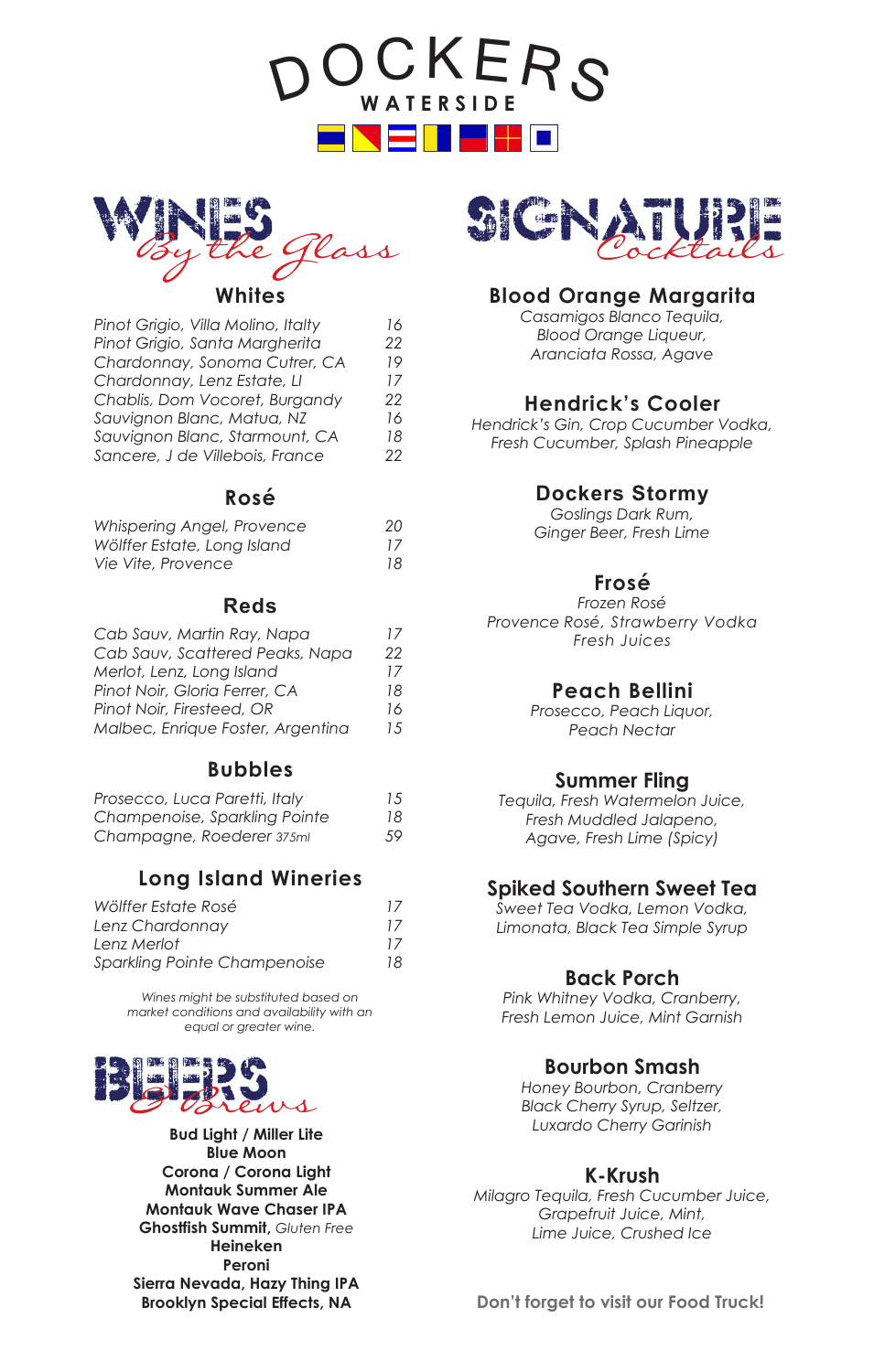

**Complimentary Flat Bread & Oyster Crackers Cheddar-Topped Parker House Dinner Rolls 3 for \$5**

## $=$  RAW BAR & SUSHI  $=$

**Local Little Neck Clams** 

Fresh Lemon/Tabasco Cocktail Sauce 20

## **Oysters on the Half<sup>\* GS</sup>**

Cocktail Sauce/Mignonette/Fresh Lemon Local/MP Special/MP

# **Shrimp Cocktail** GS

Jumbo Gulf Shrimp/Fresh Lemon House Made Cocktail Sauce 29

# **Shellfish Platter Deluxe**

Assorted Items From Our Raw Bar Small/95 Large/180

## **Tuna "Wonton" Tacos\***

Tartare/Pickled Ginger/Wakame/ Avocado Hummus 28

# Seafood Ceviche<sup>GS</sup>

Charred Corn/Avocado/Tomato/Pickled Onion/Blood Orange Vinaigrette 36

# **Yellowfin Tuna Poke Stack\***

Sticky Rice/Pickled Ginger-Cucumber Edamame Relish Wakame/Avocado Crème Fraîche 29

# **SOUPS**

#### **Clam Chowda!!**

| New England Style/Oyster Cackers | 15 |
|----------------------------------|----|
|                                  |    |

#### **Lobster Bisque**

Fresh Lobster Meat/Herbed Crostini 19

# SALADS

## **Avocado Chopped Salad** GS

Romaine Hearts/Bacon/Tomato/ Gorgonzola-Marsala Dressing/Hardboiled Egg/Sliced Avocado 26

# **Fresh Fig & Watercress Salad** P GS

Goat Cheese/Pralines/Fig Vinaigrette 25

# **Burrata Pomodoro** P GS

Tomatoes/Cucumber/Sweeties Peppers/ Pine Nuts/Basil Oil/Fig-Balsamic Gastrique/ Crostini 27

# **Watermelon Carpaccio Salad** P VGS

Grilled Hearts of Palm/Artichoke Hearts/Pickled Onions/Arugula/Feta Cheese/Pistachio Crumble/Agave-Balsamic Vinaigrette 26

#### **Add to any salad:**

Grilled Chicken +11 Grilled Shrimp +4 ea. Sliced Avocado +7 Fish +MP Grilled Lobster Tail +MP

# APPETIZERS

## **Crispy Calamari** Fried Shisito/G'Ma Angie's Marinara/ Fresh Lemon 29 Lump Crab & Seafood Cake<sup>H</sup> Blue Crab, Scallop & Shrimp/ Honey-Mustard Slaw/ Remoulade Aioli 29 **Lobster Mac & Cheese** Vermouth Crème/Brioche Crumbs 29 **Fried Pork Belly Bao Buns** Kimchi/Pickled Onions/Spicy Kewpie 24 **Buttermilk Fried Oysters** Mexican Street Corn/Roasted Red Pepper Coulis/Cajun Aioli 26 **Grandma's Meatball** Pesto Ricotta/Sunday Gravy/Shaved Parmesan 18 **Chilled Sesame Noodles** Julienned Vegetables/Teriyaki-Hoisin Glaze/ Scallions/Toasted Sesame 18



\* This menu item is cooked to order or is served raw. P Denotes the item may contain peanuts or nuts. GS Denotes gluten sensitive items with gluten elements removed from dish. <sup>VVE</sup> Denotes Vegan/Vegetarian. <sup>H</sup> May contain honey The Suffolk County Department of Health requires us to inform you that consuming raw or undercooked meats, fish, shellfish or fresh shell eggs may increase your risk of food-borne illness, especially if you have certain medical conditions or take certain medications. Please inform your server if you have a food allergy. Warning: Fish and seafood may contain mercury, which can cause health problems if not consumed in moderation. If you would like information on the mercury content of fish and seafood, please ask your server for more information.